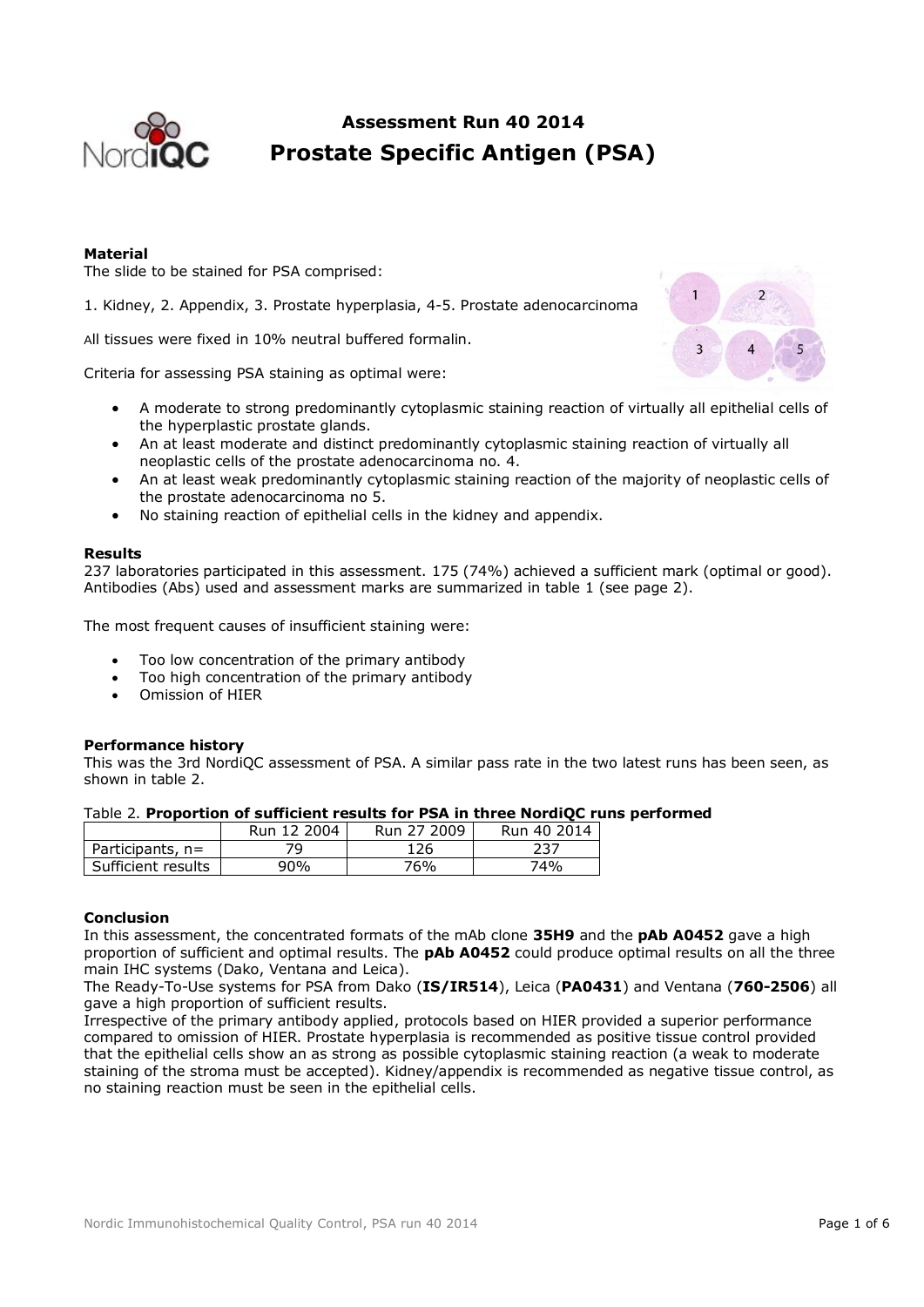| Concentrated<br>antibodies                         | n.                               | Vendor                                                                   | Optimal | Good         | <b>Borderline</b> | Poor         | Suff. <sup>1</sup>           | Suff.<br>OPS <sup>2</sup> |
|----------------------------------------------------|----------------------------------|--------------------------------------------------------------------------|---------|--------------|-------------------|--------------|------------------------------|---------------------------|
| mAb clone 35H9                                     | 18<br>$\mathbf{1}$               | Leica/Novocastra<br>Monosan                                              | 13      | 4            | $\overline{2}$    | 0            | 89%                          | 100%                      |
| mAb clone ER-PR8                                   | 3<br>2<br>1<br>1<br>$\mathbf{1}$ | 36 Dako<br>Cell Marque<br>Immunologic<br>Gentech<br>Zeta Corp<br>Zytomed | 7       | 12           | 24                | $\mathbf{1}$ | 43%                          | 53%                       |
| mAb clone<br><b>PSA 28/A4</b>                      | 3<br>1                           | Leica/Novocastra<br>Monosan                                              | 0       | $\mathbf{1}$ | 2                 | 1            |                              |                           |
| mAb clone cocktail<br>ER-PR8+PA05                  | $\mathbf{2}$                     | Thermo/Neomarkers                                                        | 1       | 1            | 0                 | 0            |                              |                           |
| mAb clone cocktail<br>ER-PR8+A67-B/E3              | 1                                | <b>Biocare</b>                                                           | 0       | 1            | $\mathbf 0$       | 0            | $\qquad \qquad \blacksquare$ |                           |
| rmAb clone EP1588Y                                 | 1                                | <b>Biocare</b>                                                           | 1       | 0            | $\Omega$          | $\Omega$     | $\blacksquare$               |                           |
| pAb 61-0058                                        | 1                                | Genemed                                                                  | 0       | 1            | 0                 | 0            |                              |                           |
| pAb A0562                                          |                                  | 61 Dako                                                                  | 29      | 21           | 10                | 1            | 82%                          | 94%                       |
| pAb PU014                                          | $\mathbf{1}$                     | Biogenex                                                                 | 0       | 0            | $\mathbf{1}$      | 0            |                              |                           |
| pAb RP 033                                         | $\mathbf{1}$                     | <b>DBS</b>                                                               | 1       | 0            | $\mathbf 0$       | 0            |                              |                           |
| Ready-To-Use<br>antibodies                         |                                  |                                                                          |         |              |                   |              |                              |                           |
| mAb clone 35H9<br><b>PA0431</b>                    | 8                                | Leica/Novocastra                                                         | 1       | 6            | $\mathbf{1}$      | 0            | 88%                          | 100%                      |
| mAb clone 35H9<br><b>PDM 087-1</b>                 | $\mathbf{1}$                     | <b>DBS</b>                                                               | 0       | 0            | 1                 | $\Omega$     | $\overline{\phantom{a}}$     |                           |
| mAb clone ER-PR8<br><b>AM014</b>                   | $\mathbf{1}$                     | Biogenex                                                                 | 1       | 0            | 0                 | 0            | $\overline{\phantom{a}}$     |                           |
| mAb clone ER-PR8<br>324M-18                        | 1                                | Cell Marque                                                              | 0       | 1            | 0                 | $\Omega$     | $\blacksquare$               | $\blacksquare$            |
| mAb clone ER-PR8<br>MAD-000532QD                   | 1                                | Master Diagnostica                                                       | 0       | 0            | 0                 | 1            | $\qquad \qquad \blacksquare$ |                           |
| mAb clones ER-PR8<br>760-4271                      |                                  | 17 Ventana/Cell Marque                                                   | 3       | 5            | 8                 | 1            | 47%                          | 60%                       |
| mAb clone<br><b>PSA 28/A4</b><br><b>PSA-28A4-R</b> | 1                                | Leica/Novocastra                                                         | 0       | 0            | 0                 | 1            | $\overline{\phantom{a}}$     |                           |
| rmAb clone EP109<br>ZA-0597                        |                                  | 1 Zhonggshan                                                             | 1       | 0            | 0                 | 0            |                              |                           |
| rmAb clone EP1588Y<br><b>PME390</b>                | $\mathbf{1}$                     | <b>Biocare</b>                                                           | 0       | 1            | 0                 | 0            | -                            |                           |
| pAb 760-2506                                       |                                  | 27 Ventana                                                               | 17      | 6            | 4                 | 0            | 85%                          | 100%                      |
| pAb GA514                                          | $\mathbf{1}$                     | Dako                                                                     | 1       | 0            | 0                 | 0            |                              |                           |
| pAb N1517                                          | $\mathbf{1}$                     | Dako                                                                     | 0       | 0            | 1                 | 0            | -                            |                           |
| pAb IS514/IR514                                    |                                  | 41 Dako                                                                  | 34      | 5            | $\overline{2}$    | 0            | 95%                          | 100%                      |
| Total                                              | 237                              |                                                                          | 110     | 65           | 56                | 6            | $\blacksquare$               |                           |
| Proportion                                         |                                  |                                                                          | 47%     | 27%          | 24%               | 2%           | 74%                          |                           |

## Table1. **Antibodies and assessment marks for PSA, run 40**

1) Proportion of sufficient stains (optimal or good),

2) Proportion of sufficient stains with optimal protocol settings only, see below.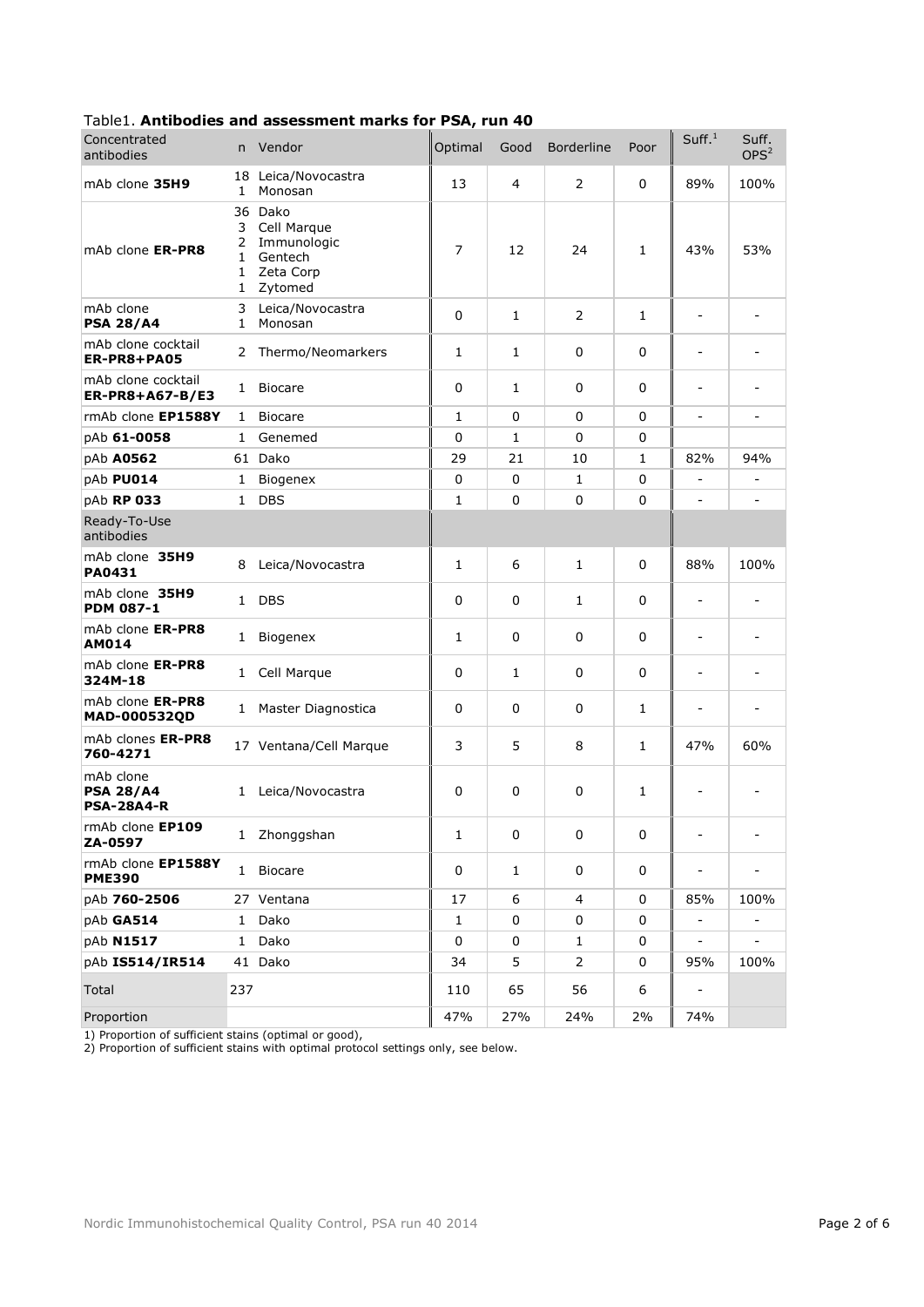## **Detailed analysis of Prostate Specific Antigen (PSA), Run 40**

The following protocol parameters were central to obtain an optimal staining:

## **Concentrated antibodies**

mAb clone **35H9**: Protocols with optimal results were all based on HIER using Target Retrieval Solution (TRS) pH 9 (3-in-1) (Dako) (1/1)\*, TRS pH 6.1 (Dako) (1/1), Cell Conditioning 1 (CC1; Ventana) (5/5), Bond Epitope Retrieval Solution 2 (BERS2; Leica) (2/5), BERS 1 (Leica) (2/2), Tris-EDTA/EGTA pH 9 (1/2) or Citrate pH 6 (1/1) as retrieval buffer. The mAb was typically diluted in the range of 1:100-1:500 depending on the total sensitivity of the protocol employed. Using these protocol settings 15 of 15 (100%) laboratories produced a sufficient staining result (optimal or good). \* (number of optimal results/number of laboratories using this buffer)

mAb clone **ER-PR8**: Protocols with optimal results were all based on HIER using TRS pH 9, 3-in-1 (Dako) (2/10), CC1 (Ventana) (3/17) or Tris-EDTA/EGTA pH 9 (2/7) as retrieval buffer. The mAb was typically diluted in the range of 1:50-1:100 depending on the total sensitivity of the protocol employed. Using these protocol settings 10 of 19 (53%) laboratories produced a sufficient staining result.

mAb clone cocktail **ER-PR8+PA05**: One protocol with an optimal result, which was based on HIER using CC1 (Ventana) (1/2) as retrieval buffer. The mAb cocktail was diluted 1:100.

rmAb clone **EP1588Y**: One protocol with an optimal result, which was based on HIER using Diva Decloaker pH 6.2 (Biocare) as retrieval buffer. The rmAb was diluted 1:50.

pAb **A0562**: Protocols with optimal results were mostly based on HIER using TRS pH 9, 3-in-1 (Dako) (6/10), TRS pH 9 (Dako) (2/3), TRS pH 6.1 (Dako) (1/1), CC1 (Ventana) (10/13), CC2 (Ventana) (2/3),  $BERS$  2 (Leica) (2/2) or Tris-EDTA/EGTA pH 9 (5/8). The mAb was typically diluted in the range of 1:1,000-1:15,000 depending on the total sensitivity of the protocol employed. Using these protocol settings 32 of 34 (94%) laboratories produced a sufficient staining result. One laboratory used proteolytic pre-treatment using Protease 1 (Ventana) and the mAb was diluted 1:600.

pAb **RP 033**: One protocol with an optimal result was based on HIER using CC1 (Ventana) as retrieval buffer. The mAb was diluted 1:1,000.

| antibodies on the 5 main THC systems. |                                   |              |                             |                          |                |            |  |  |
|---------------------------------------|-----------------------------------|--------------|-----------------------------|--------------------------|----------------|------------|--|--|
| Concentrated                          | <b>Dako</b>                       |              | Ventana                     |                          | Leica          |            |  |  |
| antibodies                            | <b>Autostainer Link / Classic</b> |              | <b>BenchMark XT / Ultra</b> |                          | Bond III / Max |            |  |  |
|                                       | <b>TRS pH 9.0</b>                 | TRS $pH 6.1$ | CC1 pH 8.5                  | $CC2$ pH $6.0$           | ER2 pH 9.0     | ER1 pH 6.0 |  |  |
| mAb clone                             | $2/8**$                           |              | 3/10                        | $\overline{\phantom{a}}$ |                |            |  |  |
| ER-PR8                                | (25%)                             |              | 30%)                        |                          |                | 0/1        |  |  |
| pAb                                   | 6/8                               |              | 9/10                        | 2/2                      | 2/2            | 0/1        |  |  |
| A0562                                 | 75%)                              | 1/1          | (90%)                       |                          |                |            |  |  |

## Table 3. **Proportion of optimal results for PSA of the two most frequently used concentrated antibodies on the 3 main IHC systems\***

\* Antibody concentration applied as listed above, HIER buffers and detection kits used as provided by the vendors of the respective systems.

\*\* (number of optimal results/number of laboratories using this buffer)

## **Ready-To-Use antibodies and corresponding systems**

mAb clone **35H9**, product no. PA0431, Leica, Bond-max:

One protocol with an optimal result was based on HIER using BERS 1 pH 6 (efficient heating time 20 min. at 99°C), 20 min. incubation of the primary Ab and Bond Polymer Refine Detection (DS9800) as detection system. Using these protocol settings 1 of 1 (100%) laboratory produced an optimal staining.

mAb clone **ER-PR8**, product no. 760-4271, Ventana, BenchMark Ultra:

Protocols with optimal results were all based on HIER using mild Cell Conditioning 1, 16-32 min. incubation of the primary Ab and OptiView (760-700) as detection system. Using these protocol settings 3 of 5 (60%) laboratories produced a sufficient staining (optimal or good).

## pAb, product no. **760-2506**, Ventana, BenchMark XT/Ultra:

Protocols with optimal results were mostly based on HIER using short, mild or standard Cell Conditioning 1, 8-32 min. incubation of the primary Ab and UltraView (760-500) or OptiView (760-700) as detection systems. Using these protocol settings 13 of 13 (100%) laboratories produced an optimal staining. 4 of 13 laboratories obtained an optimal staining without pre-treatment.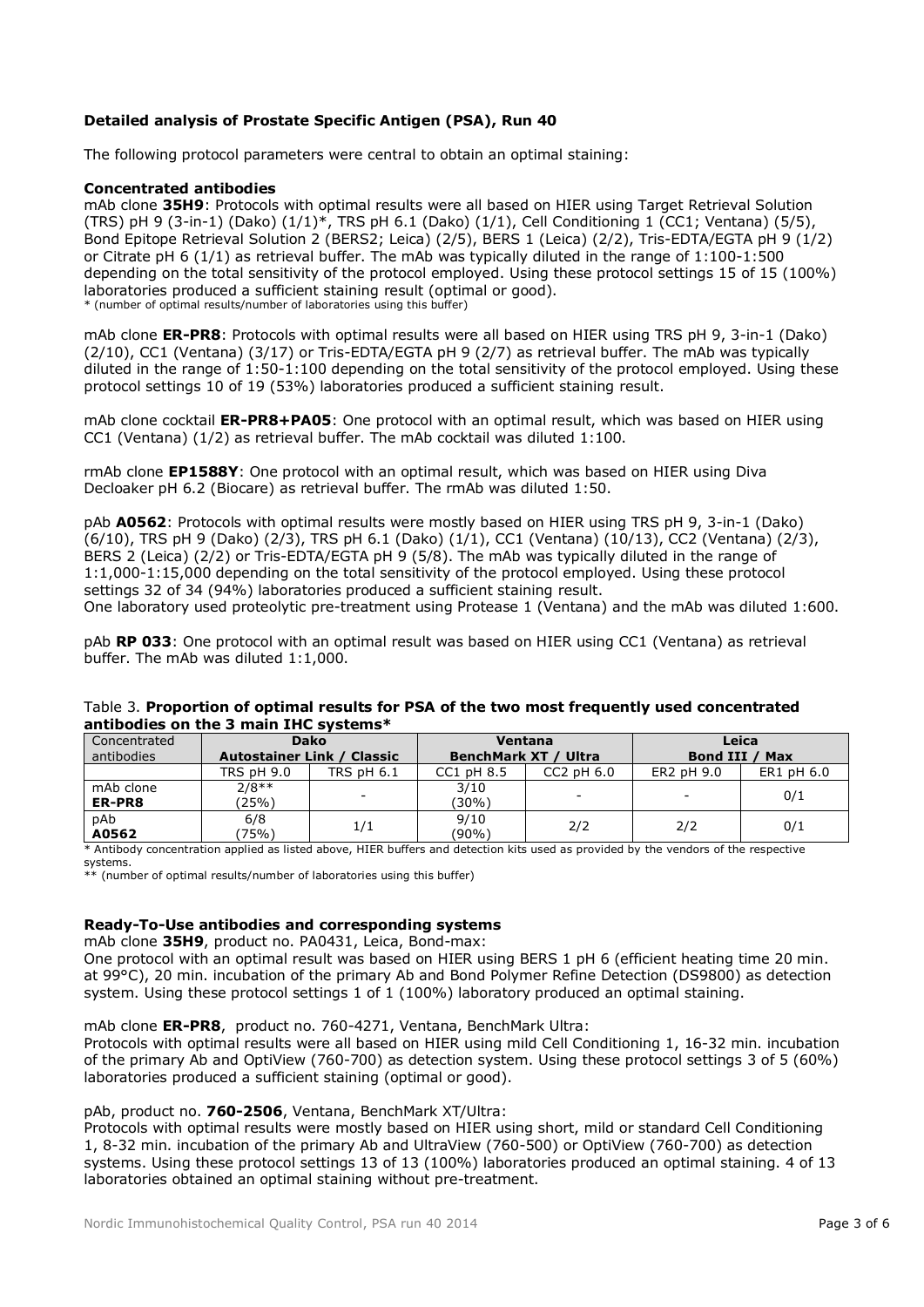#### pAb, product no. **GA514**, Dako, Omnis:

One protocol with an optimal result was based on HIER in EnVision™ FLEX, High pH (efficient heating time 30 min. at 97°C), 12.5 min. incubation of the primary Ab and EnVision FLEX (GV800) as detection system.

#### pAb, product no. **IS/IR514**, Dako, Autostainer+/Autostainer Link:

Protocols with optimal results were typically based on HIER in PT-Link using TRS pH 9 (3-in-1) or TRS pH 9 (efficient heating time 10-20 min. at 95-98°C), 20 min incubation of the primary Ab and EnVision FLEX/FLEX+ (K8000/K8002) as detection system. Using these protocol settings 36 of 36 (100%) laboratories produced a sufficient staining.

In this assessment and in concordance with the previous NordiQC runs for PSA, the prevalent feature of an insufficient staining was a too weak or completely false negative staining reaction of the cells expected to be demonstrated. This pattern was seen in 90% of the insufficient results (56 of 62 laboratories). The remaining 10% of insufficient results was characterized by a general poor signal-to-noise ratio and/or false positive staining reaction in e.g. the epithelial cells of the kidney and appendix. Virtually all laboratories were able to demonstrate PSA in high-level PSA expressing cells (normal epithelial cells of hyperplastic prostate glands and neoplastic cells of the prostate adenocarcinoma no. 4), whereas low-level PSA expressing cells in the prostate adenocarcinoma no. 5 could only be demonstrated using an optimal and carefully calibrated protocol.

Regarding the performance of concentrated Abs, the mAb clone 35H9 (Leica/Novocastra) and the pAb A0562 (Dako) gave the highest proportion of optimal results (table 2) and seemed to be slightly superior compared to the mAb clone ER-PR8 (various vendors).

The pAb A0562 was the most widely used primary Ab. Optimal result could be obtained on all the 3 most widely used IHC systems (Dako, Leica and Ventana), see table 3. The combination of HIER, usage of a non-biotin based detection system and a titre in the range of 1:1,000-15,0000 of the primary Ab A0452 (Dako) were the main protocol prerequisites for an optimal result.

Irrespective of the primary Ab applied, omission of HIER gave an inferior performance compared to protocols based on HIER. This was most apparent for the pAb A0562. If HIER was applied, a pass rate of 95% (38 of 40) was seen of which 68% were assessed as optimal. Omission of HIER gave a pass rate of 60% (12 of 20) and 10% were assessed as optimal.

Corresponding Ready-To-Use (RTU) systems (mainly produced by Dako, Leica and Ventana) provided comparable proportions of sufficient and optimal results. The Dako Autostainer RTU system IS/IR514 gave a pass rate of 100% (39 of 39) and 87% were evaluated as optimal, providing the RTU system was applied according to the protocol settings recommended by the producer. The Ventana RTU system based on the pAb 760-2506 gave a superior performance and pass rate compared to the Ventana RTU system 760-4271 based on the mAb clone ER-PR8 (see table 1). It was observed, that the producer recommended protocol for the Ventana RTU format prod. no. 760-2506 (No epitope retrieval, 16 min incubation of the primary Ab and UltraView as detection system) was less successful compared to modified and laboratory validated protocol settings using HIER in CC1 (mild or standard) and 8-32 min incubation of the primary Ab. Using the laboratory validated protocol settings, a pass rate of 100% was seen (13 of 13) all of which were assessed as optimal. Using the recommended protocol omitting HIER, a pass rate of 69% was seen (9 of 13) and 31% were optimal. The Leica RTU system PA0431, based on the mAb clone 35H9, gave a pass rate of 83% using the RTU system as recommended by the producer.

#### **Controls**

Prostate hyperplasia and kidney/appendix was in this assessment found to be recommendable positive and negative tissue controls for PSA, respectively.

The epithelial cells of the prostate glands must show an as strong as possible cytoplasmic staining reaction. A weak to moderate stromal staining reaction in the vicinity of the positive epithelial cells in the prostate is expected (due to leakage of the antigen from the glands) and has to be accepted. In this assessment it was observed that reduction of the sensitivity in order to eliminate this background reaction frequently gave a too weak staining reaction of the carcinomas.

Kidney and appendix can be used as negative tissue controls. No staining reaction should be seen in these tissues. If a positive staining reaction in the epithelial cells and/or a diffuse background staining is seen, the protocol must be recalibrated.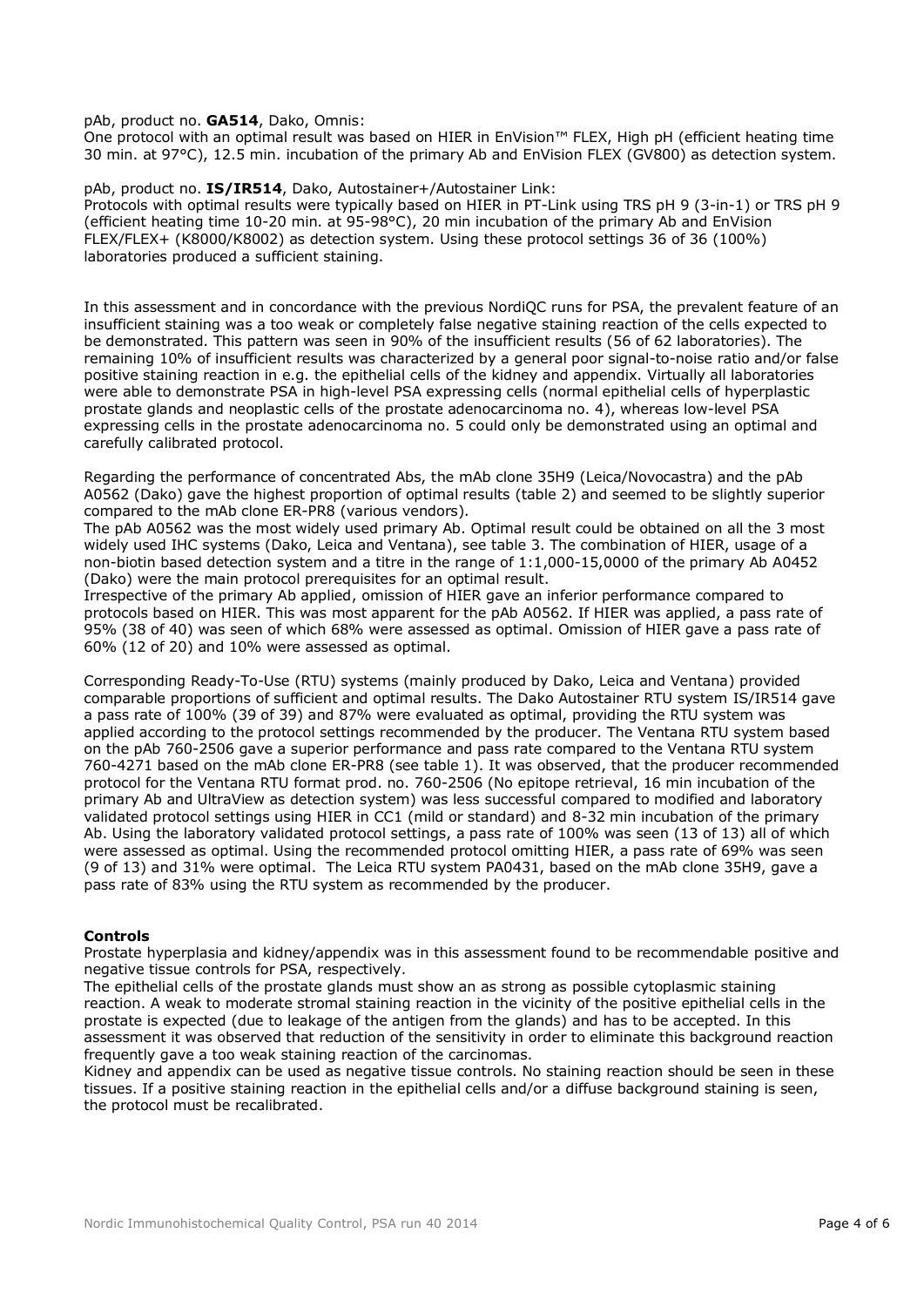

Fig. 1a

Optimal PSA staining of the prostate hyperplasia using the mAb 35H9 carefully calibrated and with HIER in an alkaline buffer (x100). All the epithelial cells of the prostatic glands show a strong cytoplasmic staining reaction. A weak stromal staining reaction is seen, which has to be expected and accepted in prostate tissue. Also compare with Figs. 2a - 5a, same protocol.



#### Fig. 2a

High magnification (x200) of the PSA staining of prostate hyperplasia in Fig. 1a. A weak to moderate stromal staining reaction is seen. However no general background staining or poor signal-to-noise ratio is seen, as no staining in the appendix is seen – see Fig. 5a.



Fig. 1b

Staining for PSA of the prostate hyperplasia using an insufficient protocol based on the pAb A0452 with protocol settings giving a too low sensitivity.Too low concentration of the primary Ab and omission of HIER - same field as in Fig. 1a (x100). The epithelial cells are demonstrated, but a reduced intensity compared to the result seen in Fig. 1a is seen. Also compare with Figs.  $2b - 4b$ , same protocol.



High magnification (x200) of the PSA staining of the prostate hyperplasia in Fig. 1b. Also compare with Figs. 2b – 4b, same protocol.